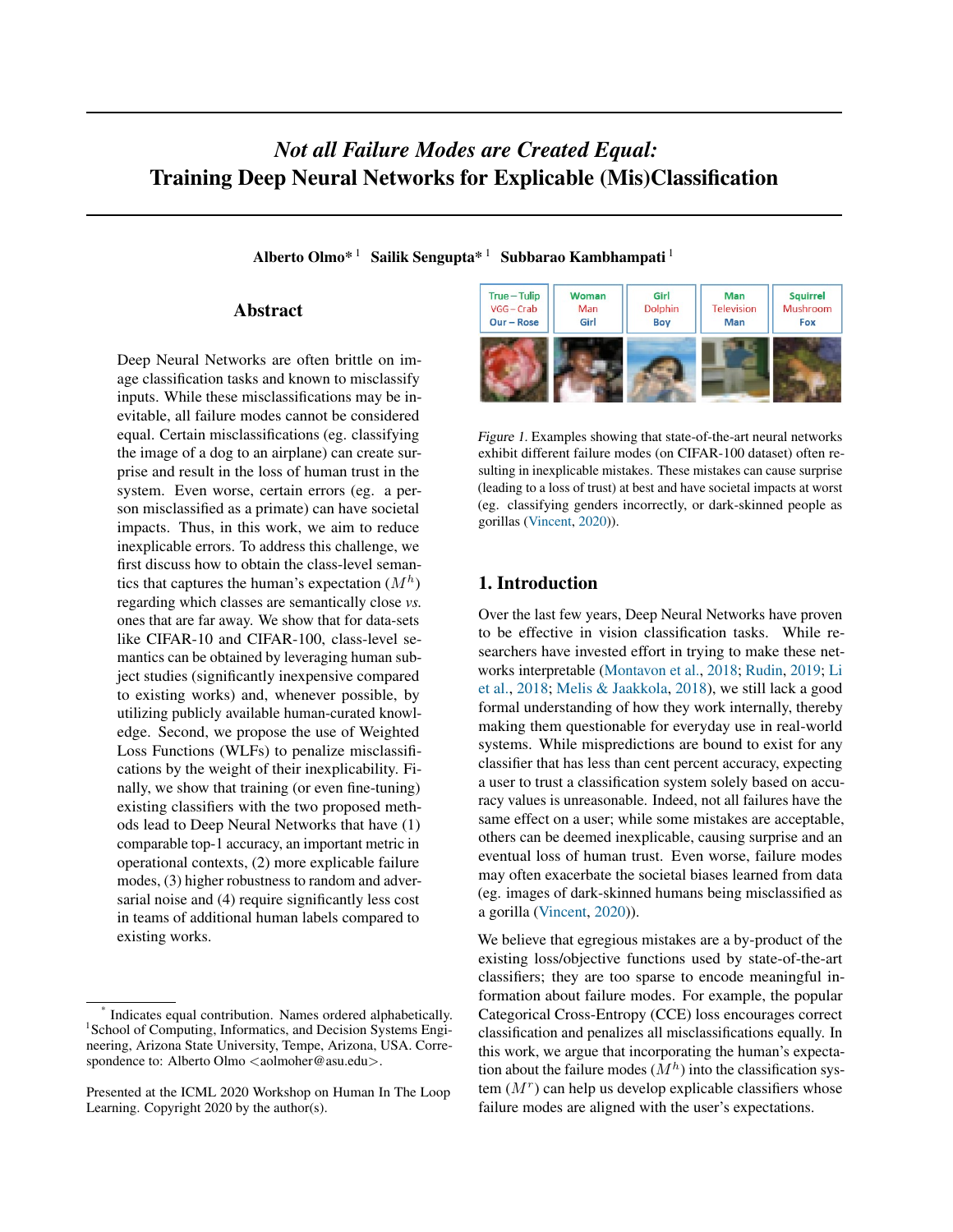In this regard, we answer two questions– (1) how to represent and obtain expectations of a human (that captures the notion of egregious vs. explicable misclassification) and (2) how to utilize such a representation to ensure that the trained classifier adheres to the human's expectation. To answer the first question, we posit that the notion of explicability can be represented as a semantic distance between the actual and the predicted label, i.e. misclassifications to classes semantically closer to the ground-truth are considered reasonable while misclassifications to classes further away (eg. classifying the image of a dog as an airplane) makes the end-user deem the classifier inexplicable. In particular, class-level semantic similarity can be leveraged to capture the human's expectation ( $M^h$ ). To obtain  $M^h$ , we strongly advocate the use of a human labeling approach, and in cases where the classification task is generic and labels are difficult to obtain, we suggest leveraging existing linguistic knowledge-bases. Finally, to incorporate this notion of explicability into classifiers, we employ the idea of weighted loss functions to train classifiers.

We propose two different methods to obtain the semanticsimilarity distances between the class labels and compare them to a popular baseline that gathers instance-specific human feedback. We demonstrate that our methods have better operational metrics such as top-1 accuracy and provide explicable failure modes while reducing the costs for additional human labeling. Further, training for explicable misclassifications increases the robustness of the classifier to both Gaussian and adversarial noise. When the classification task becomes large, we highlight that (1) methods that gather human labels for understanding the semantics over failure modes have to reason about the human's cognitive overload (ruling out existing baselines), and (2) account for training resource-intensive classifiers from scratch. We show that when these larger tasks are generic (eg. CIFAR-100, ImageNET), human labels can be obtained from existing databases to yield more explicable failure modes than existing classifiers (see [Figure 1\)](#page-0-0). Further, such results can be obtained by simply fine-tuning existing models, reducing the training effort. Finally, we discuss the use of our methods for addressing operational issues and calibrating societal impacts.

# 2. Related Works

Researchers have shown that deep neural networks demonstrate inexplicable behavior in the presence of out-ofdistribution [\(Hendrycks et al.,](#page-8-0) [2019;](#page-8-0) [Hendrycks & Gim](#page-8-0)[pel,](#page-8-0) [2016;](#page-8-0) [Mallick et al.,](#page-8-0) [2020\)](#page-8-0) or adversarially perturbed test data [\(Moosavi-Dezfooli et al.,](#page-8-0) [2017;](#page-8-0) [Goodfellow et al.,](#page-8-0) [2014a\)](#page-8-0), leading to a loss of human's trust in the automated system. To address these concerns, works have proposed techniques to help detect out-of-distribution [\(Lee et al.,](#page-8-0) [2017\)](#page-8-0) or adversarial examples [\(Pang et al.,](#page-8-0) [2018\)](#page-8-0). In this paper, we show that the problem is even more acute– egregious failure modes are ubiquitous even in the context of in-distribution inputs, i.e. when the test and training distributions are similar.

The notion of explicability [\(Zhang et al.,](#page-9-0) [2017;](#page-9-0) [Kulkarni](#page-8-0) [et al.,](#page-8-0) [2016\)](#page-8-0) and legibility [\(Dragan et al.,](#page-8-0) [2013\)](#page-8-0) has been recently investigated in the context of sequential decisionmaking problems in task and motion planning respectively. The basic idea is that the robot performs actions using its model of the world  $M<sup>r</sup>$  and the human has an expectation about the robot's model, denoted as  $M<sup>h</sup>$ . For the robot to be explicable, the authors argue that the robot should consider  $M<sup>h</sup>$  when coming up with a plan. As opposed to considering structured models to represent  $M<sup>h</sup>$ , which is easier in the case of task planning scenarios [\(Kulkarni et al.,](#page-8-0) [2016\)](#page-8-0), we consider using labels over classification outputs to capture the human's notion of explicability in the context of computer vision tasks.

In classification tasks, existing works seek to represent the concept of *trust* on black-box models in terms of the output soft-max probabilities [\(Hendrycks & Gimpel,](#page-8-0) [2016\)](#page-8-0) or the distance to the closest hyper-plane that separates the decision boundary [\(Jiang et al.,](#page-8-0) [2018\)](#page-8-0). Other works tackle the issue of improving (a limited self-defined notion of) trust by examining a classifier's failure modes [\(Selvaraju et al.,](#page-8-0) [2016;](#page-8-0) [Agrawal et al.,](#page-7-0) [2016\)](#page-7-0). We strongly believe that trust is difficult to define, let alone express formally, without even understanding how to represent  $M<sup>h</sup>$  or conducting human studies. Thus, our approach seeks to represent and obtain  $M<sup>h</sup>$  first. Then, we incorporate it into the classifier and finally show that it helps to prevent egregious misclassifications that can lead to loss of trust.

Our approach is similar to the idea of using soft labels as opposed to the popular notion of one-hot encoding. To understand a human's confusion about a particular test instance being misclassified, works have considered interactive visual question answering [\(Branson et al.,](#page-7-0) [2010\)](#page-7-0) and obtaining humans' soft-labels for instances of a data-set [\(Peterson](#page-8-0) [et al.,](#page-8-0) [2019\)](#page-8-0). Given that humans answer to instance-specific questions, labeling of instances needs to be incorporated in adjusting a classifier's weights, it should be no surprise that these approaches require an enormous human effort. For example, the latter approach requires a total of 500k probability distributed labels. We propose that gathering  $M<sup>h</sup>$  can be done at an abstract level and tackle the problem of representing, obtaining, and incorporating  $M<sup>h</sup>$  from a class-level perspective. Note that our method thus helps to augment incomplete instance-based labeling similar to collaborative filtering [\(Sarwar et al.,](#page-8-0) [2001\)](#page-8-0).

While there exists a long history of using class-label hierarchies [\(Tousch et al.,](#page-9-0) [2012\)](#page-9-0), these works focus on coming up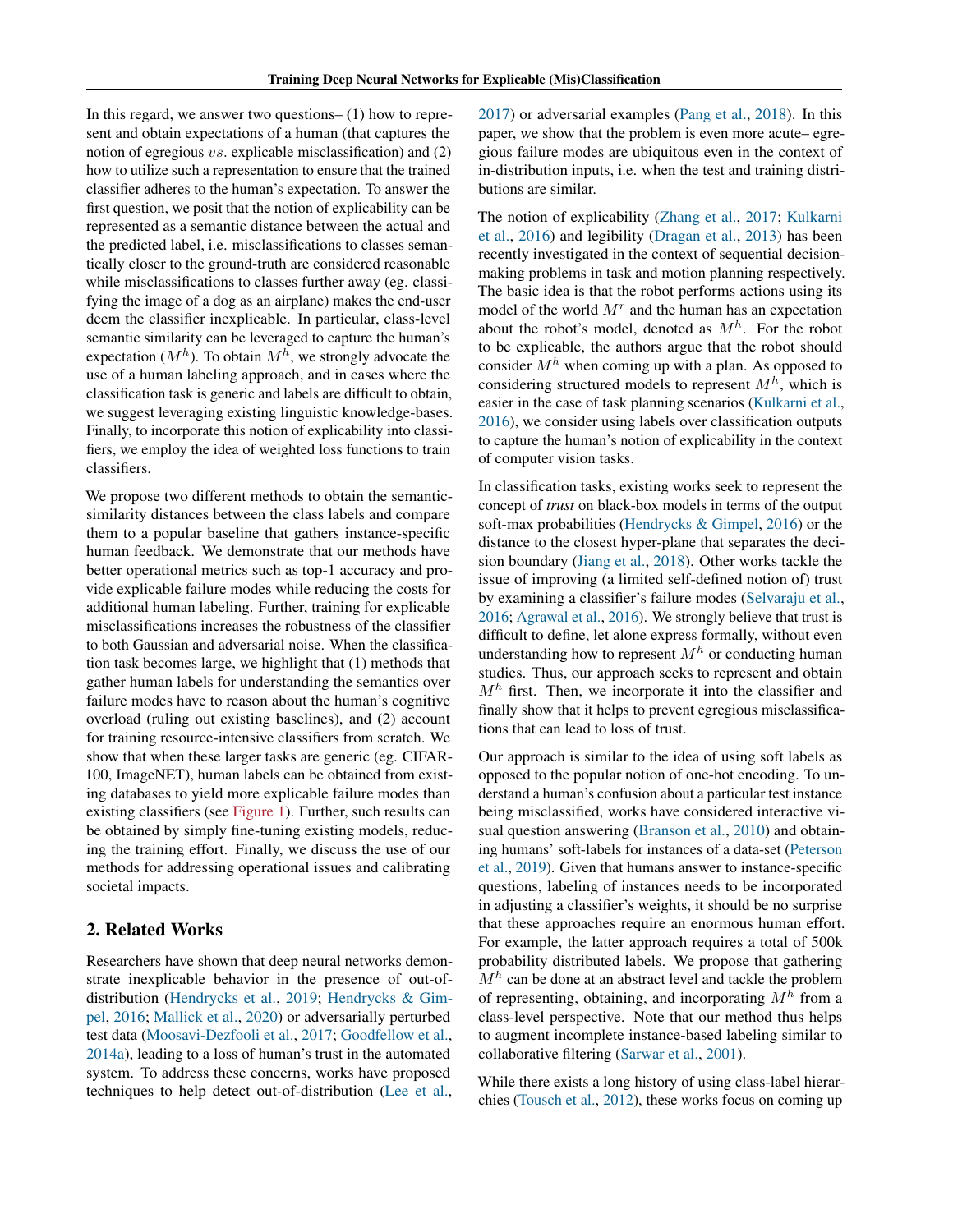| Training Deep Neural Networks for Explicable (Mis)Classification |  |  |
|------------------------------------------------------------------|--|--|
|------------------------------------------------------------------|--|--|

<span id="page-2-0"></span>

| Instance-level<br>human labelling | Pair-wise class-level<br>human labelling | Class-label<br>Hierarchies |
|-----------------------------------|------------------------------------------|----------------------------|
|                                   |                                          |                            |
| <b>Task Specific</b>              |                                          | Generic                    |

Figure 2. Situating methods to obtain semantic similarity in the spectrum of task-specific to generic methods.

with a formal representation structure [\(Fergus et al.,](#page-8-0) [2010;](#page-8-0) [Deng et al.,](#page-8-0) [2014\)](#page-8-0) or improving the speed of obtaining such representation [\(Chilton et al.,](#page-7-0) [2013;](#page-7-0) [Bragg et al.,](#page-7-0) [2013\)](#page-7-0). On the other hand, the use of weighted loss functions (WLFs) is a common tool to penalize certain misclassifications more than others [\(Duda et al.,](#page-8-0) [2012;](#page-8-0) [Sengupta et al.,](#page-9-0) [2018\)](#page-9-0). For example, weighing misclassification of inputs belonging to minorities can heavily help in soothing existing biases in data [\(Phan et al.,](#page-8-0) [2017\)](#page-8-0). Similarly, using a convex loss function with weighted penalties to differentiate between *quality variables* helps to find the best parameters [\(Chang](#page-7-0) [et al.,](#page-7-0) [2009\)](#page-7-0). We follow suit and utilize WLFs to harshly penalize the most egregious mispredictions from a human's semantic similarity perspective.

# 3. Semantic Similarity

In our setting, semantic similarity aims to capture the degree of inexplicability evoked in a human if a classifier were to misclassify the image of a particular class (eg. dog) to a different class (eg. cat, ship). Therefore we want to pay attention to the costs of misclassifications. In this regard, people tend to have a certain idea about which of them to penalize because of their general knowledge of the world (e.g. the classes gorilla and human [\(Vincent,](#page-9-0) [2020\)](#page-9-0)). Quantifying these costs, however, is challenging given that AI systems don't have the same general knowledge humans have. We thus have to obtain them through human studies and consider three approaches from task-specific to more generic methods (see Figure 2): humans give instance-level costs of misclassification (task-specific), class level costs of misclassification, or we compute class level misclassification costs indirectly from the WordNet hierarchy [\(Miller,](#page-8-0) [1998\)](#page-8-0), assuming that it captures human sensibilities. Thus, to get a holistic view, it is important to obtain this as a pair-wise similarity metric over all class labels, the distance values of which are inversely proportional to the amount of explicability.

#### 3.1. Instance-Level Human labeling (IHL)

One way of representing the semantic similarity between the class-labels is by asking humans to label individual instances in the data-set. In doing so, we need to provide human subjects knowledge about the task at hand and the available labels [\(Peterson et al.,](#page-8-0) [2019\)](#page-8-0). This method allows one to capture a great amount of detail– beyond (average) semantic similarity that represents the user's expectation of explicability and also captures robustness of  $M<sup>h</sup>$  to noise.

Unfortunately, this method suffers from two major drawbacks. First, instance-based labeling is expensive to obtain. Each image needs a significant number of humans labeling them, and data-hungry machine learning models need many such images to train. Further, as the number of class labels increases, the total number of labels required increases significantly. Second, for many tasks, there is no need for users to give labeling at such a fine-grained level. For example, humans might find it unreasonable that the image of a dog (regardless of which one) was misclassified to an airplane. Hence, obtaining multiple instance-specific labels seems inefficient.

In our experiments on CIFAR-10, we leverage the labels obtained via the extensive human study in [\(Peterson et al.,](#page-8-0) [2019\)](#page-8-0). Each image was labeled by approximately 50 different people, thus having each image's label as a distribution over the classes, (i.e. soft-label) rather than just the top one. The total number of classifications for the 10, 000 images amounted to a total of 511, 400 and 2, 571 people were involved in it [\(Peterson et al.,](#page-8-0) [2019\)](#page-8-0). We average the instance-specific human-labels over all instances of a class to obtain the semantic distance of that class to other classes.

### 3.2. Class-Level Human labeling (CHL)

In this scenario, we consider obtaining similarity labels for pair-wise class labels. For CIFAR-10, this corresponds to finding the weights on each edge of a bipartite graph matching actual class-labels to predicted ones. We gather this by performing a user study with 50 people on Amazon Me-chanical Turk [\(Turk,](#page-9-0)  $2012$ ).<sup>1</sup> To avoid noisy answers, we only allowed participation of turkers with high reputation. Further, we added two filter questions that asked a user to recognize the shapes of a triangle and a circle; this allowed us to detect scripted or random inputs. We were able to discard 4 data-points, getting us down to a total of 46 valid answers. Each turker was paid \$2 for their work that took 10 minutes on average to complete. We gave each turker a total of 10 questions– one for each class label of CIFAR-10. For each question, we showed them 36 images, sampled at random from the training set, presented as a  $6 \times 6$  grid at the top and asked them to give their opinion over how understandable it was for a classification system to misclassify the images in a class (corresponding to the 36 images) to the remaining 9 classes. Their answers were weighted in a 0 to 4 Likert scale that ranged from *Highly Unreasonable (surprised)* to *Highly Reasonable (Explicable)*. To avoid ambiguity, we labeled each category of the Likert scale. Note the reduction in the number of human subjects required

<sup>&</sup>lt;sup>1</sup>Link to the user study: <https://bit.ly/3bHceX6>.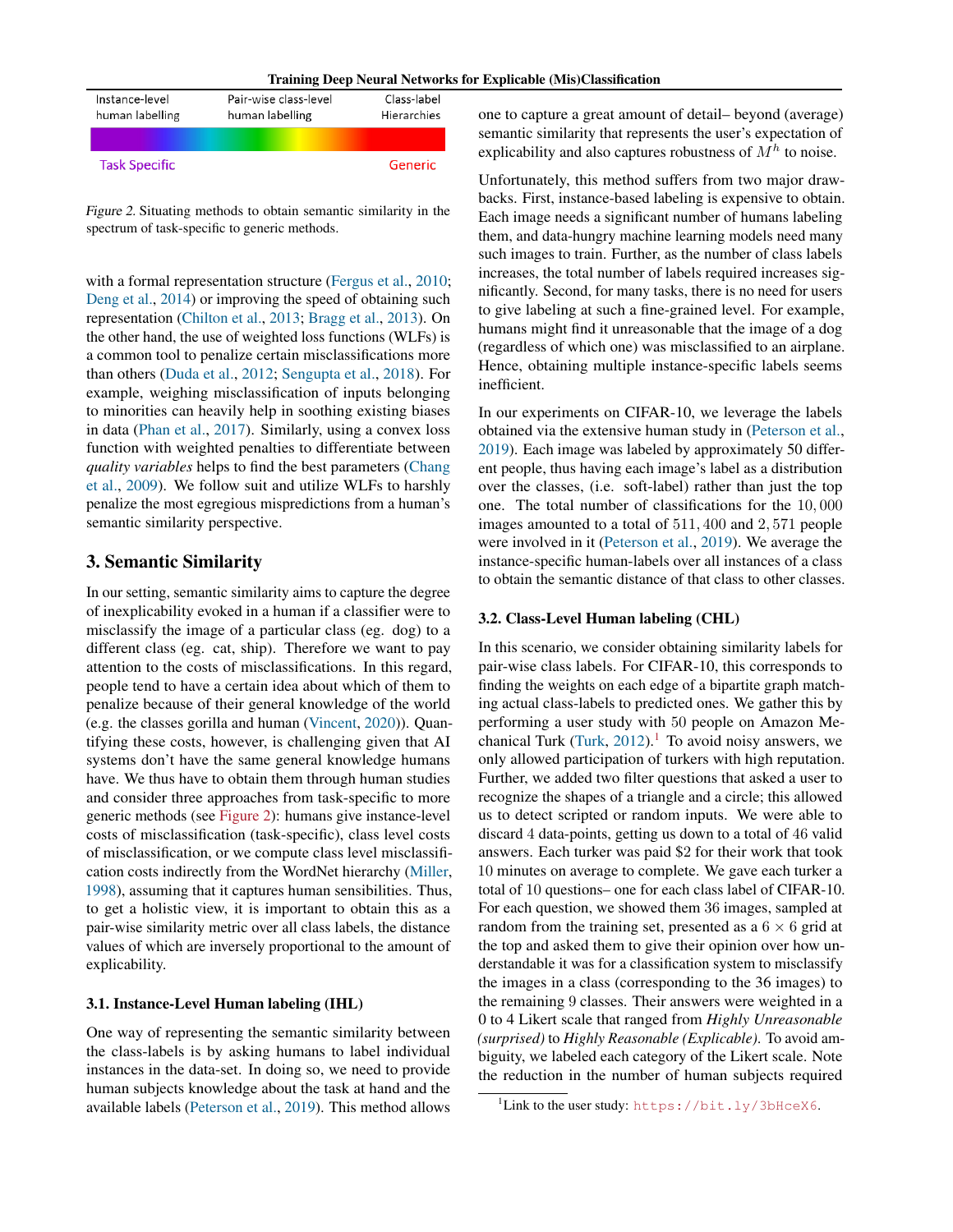Training Deep Neural Networks for Explicable (Mis)Classification

<span id="page-3-0"></span>

Figure 3. The top row indicates the weight matrix calculated using the vanilla categorical crossentropy (where all misclassifications are weighted equally) and the three different methods (IHL, CHL and EKL). The bottom row shows that the classification results produced by ResNet-v2 trained using the various WLFs adhere to the respective weight matrix.

to obtain 46 labels goes down from 2, 571 [\(Peterson et al.,](#page-8-0) [2019\)](#page-8-0) to 50, a 50-fold reduction.

#### 3.3. Utilizing Existing Knowledge for labeling (EKL)

Many existing image classification data-sets like ImageNet [\(Deng et al.,](#page-7-0) [2009\)](#page-7-0), CIFAR-10/100 [\(Krizhevsky et al.,](#page-8-0) [2009\)](#page-8-0) use nouns as class-labels. These nouns are present in popular linguistic structures such as the WordNet [\(Miller,](#page-8-0) [1998\)](#page-8-0) (ImageNet class labels are derived from this lexical database). WordNet seeks to capture the relation between the various nouns using a tree-like structure where abstract concepts (eg. terrestrial animals) reside closer to the root and finegrained concepts reside at the leaf of the tree (eg. Labrador retriever).

WordNet provides APIs to query various aspects of this database (eg. meaning, synonyms, antonyms, etc.). From these, the path\_similarity calculates the semantic similarity between two nodes (or words) in the database based on the hyperonym/hyponym taxonomy. We use this score for representing class-level semantic similarity. The score ranges between  $[0, 1]$  where 1 means the identity mapping (i.e. comparing a class-label with itself). Given this represents a task-independent mapping, it may not be as informative for tasks that require expertise (a discussion on this topic ensues in the [section 6\)](#page-7-0).

# 4. Incorporating Semantic Similarity with Weighted Loss Functions

Existing methods to train Deep Neural Networks encourage classification to the correct class while penalizing all misclassifications equally. The loss function objective thus, treats all failure modes indifferently, regardless of their impact on the user or the downstream task.

Weighted loss functions are often used to represent asymmetric misclassification costs for a classification task [\(Duda](#page-8-0) [et al.,](#page-8-0)  $2012$ ). If a task has *n* classification labels, we consider a  $n \times n$  weight matrix that encodes the different penalties when an image belonging to the ground-truth class  $i$  (represented as the row) classified to class j with weight  $W_{ij}$ . This lets us introduce biases in the loss function to favor explicable misclassification and discourage egregious failure modes. If we represent the ground truth label as the vector  $y$ with  $y_i = 1$  representing its membership to the actual class  $i$  and the prediction vector as  $p$ , we can formally represent the weighted loss function for a single image, over any loss function  $\mathcal{L}$ , as:

$$
W\mathcal{L}F(y,p) = \mathcal{L}(W_i, p) \tag{1}
$$

where each row of the weight matrix  $W_i$  matrix represents the human's expectation about which misclassifications are explicable  $vs.$  not given the actual class  $i.$  We posit that weighted loss functions can capture the expectations encoded in  $M<sup>h</sup>$  with regards to misclassification.

The weight matrix contains the weights assigned to the edges of a fully connected bipartite graph from the set of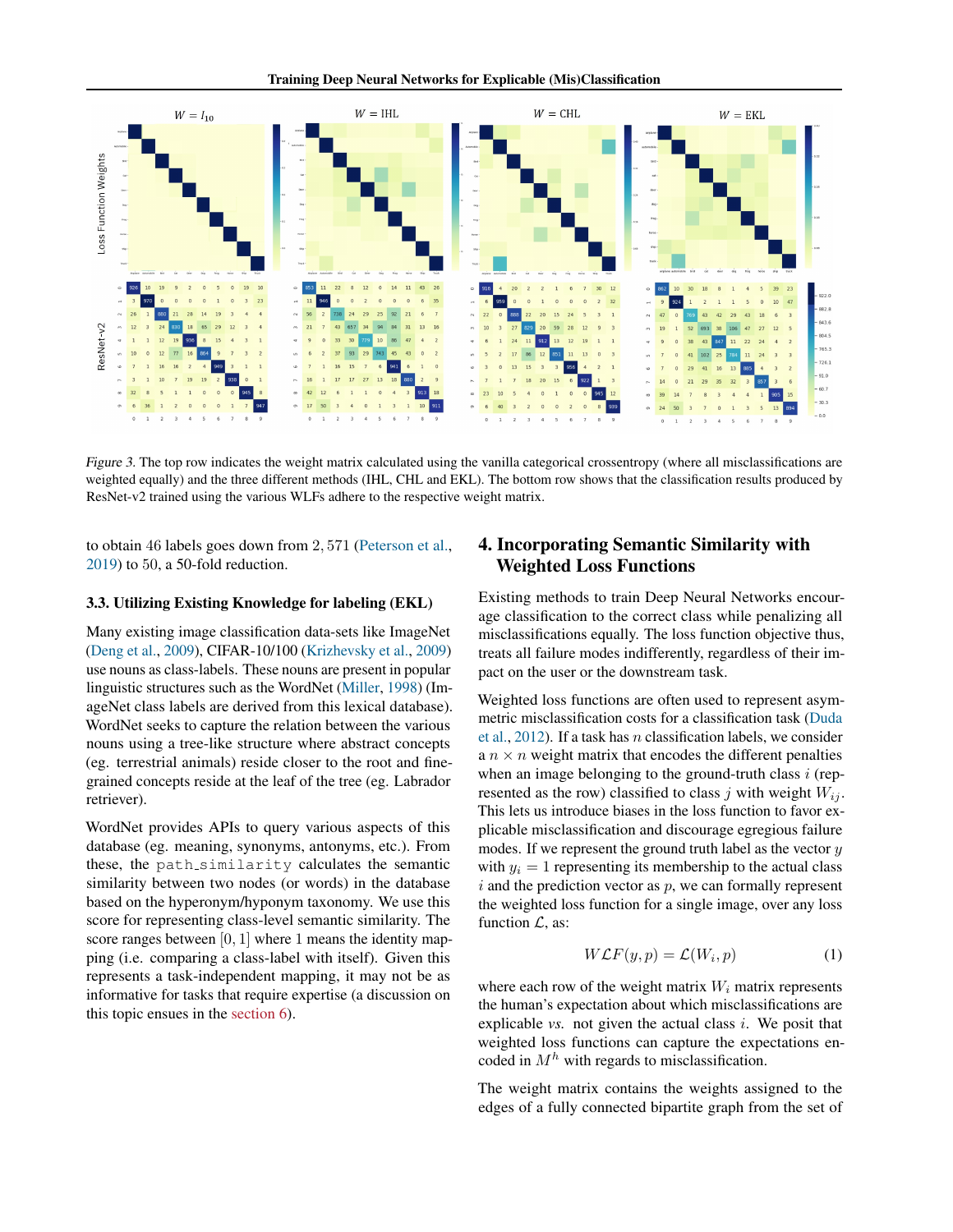Training Deep Neural Networks for Explicable (Mis)Classification

<span id="page-4-0"></span>

|                            | Functionality                  | Explicability                 |                                | <b>Robustness</b>   |                              | Cost                             |                                         |
|----------------------------|--------------------------------|-------------------------------|--------------------------------|---------------------|------------------------------|----------------------------------|-----------------------------------------|
| Model                      | $Top-1$<br>Accuracy $\uparrow$ | $\mathcal{L}_{IHL}\downarrow$ | $\mathcal{L}_{CHL} \downarrow$ | $\mathcal{L}_{EKL}$ | Gaussian<br>Noise $\uparrow$ | Adversarial<br>(FGSM) $\uparrow$ | Additional<br>Human Labels $\downarrow$ |
| $ResNet-v2$<br>$(W = I)$   | 91.85%                         | 14.761                        | 5.044                          | 16.047              | 17.03\%                      | $9.98\%$                         | $\theta$                                |
| $ResNet-v2$<br>$(W = IHL)$ | 83.61\%                        | 2.258                         | 1.889                          | 2.311               | 17.08\%                      | 12.14\%                          | $+511,400$                              |
| $ResNet-v2$<br>$(W = CHL)$ | 91.17%                         | 3.054                         | 1.305                          | 3.274               | 21.45\%                      | 11.73\%                          | $+460$                                  |
| ResNet-v2<br>$(W = EKL)$   | 86.03\%                        | 2.353                         | 1.567                          | 2.461               | 28.76%                       | 12.63\%                          | $\overline{0}$                          |

Table 1. Accuracy, explicability, robustness and the cost of developing individual classifiers trained with the various loss functions for CIFAR-10. As indicated by the arrows in the top-column, higher values for accuracy and robustness and lower values for the loss function and the cost are better.

actual to the set of predicted labels. In the context of the methods stated in [section 3,](#page-2-0) we add (and normalize) the weights provided by humans to each edge over individual instances for IHL, average (and normalize) the weight given to each edge by individual humans for CHL and finally, leverage distance metrics over existing knowledge bases for EKL to obtain  $W$ . The different calculated weight matrices are shown in the top row of [Figure 3.](#page-3-0) Note that the weight matrices, which capture the semantic similarity over classes for the various methods, are different. In the case of IHL [\(Peterson et al.,](#page-8-0) [2019\)](#page-8-0), the human's uncertainty over the noise in the CIFAR-10 data manifests as several labels that are off-the-diagonal. In the case of EKL, every word in the lexicon is connected to every other word, and thus, we notice many (relatively) dark squares off-the-diagonal. Precisely, we notice two hierarchies– one represented by the six classes in the middle and the other represented by the two classes at the top (or the bottom). The third column represents CHL, the human's label when faced with the question that whether a misclassification is explicable or not. The deeper squares toward the bottom-left corner of W represent the similarity between *truck* and *automobile* and are better visible for CHL and EKL compared to the IHL.

# 5. Experimental Results

In this section, we first present the classification results on the CIFAR-10 data-set [\(Krizhevsky et al.,](#page-8-0) [2009\)](#page-8-0) using the ResNet-v2 architecture [\(He et al.,](#page-8-0) [2016\)](#page-8-0). Our primary goal is to compare the different methods in terms of the operation metrics, the cost of developing them, the explicability measure, and the robustness to noisy inputs. We show that the two proposed methods–CHL and EKL–are cost-effective and better in terms of the operational metrics, robustness and in improving the explicability of the classifier. Then, we consider the CIFAR-100 data-set [\(Krizhevsky et al.,](#page-8-0) [2009\)](#page-8-0). Due to its large number of classes and requirement for models with large number of parameters, some of the approaches to (1) obtain the weights and (2) train the classifier become cost-prohibitive.

### 5.1. CIFAR-10

We plot a heat-map showcasing the classification results obtained using the ResNet-v2 trained using the different Ws discussed in [section 3:](#page-2-0) IHL, CHL, EKL, in the bottom row of [Figure 3.](#page-3-0) The classifier tries to capture the respective semantics represented by the corresponding Ws. In general, the classification results can be evaluated along three different axes– Functionality, Explicability, and Cost. The results along each dimension are summarized in Table 1.

Functionality In an operational setting, the output of a vision classifier may be used to inform the decision of an agent. In such cases, the notion of being uncertain about multiple classes is misleading. While we utilize the loss function value in the next section, similar to the IHL baseline [\(Peterson et al.,](#page-8-0) [2019\)](#page-8-0), we plot the top-1 accuracy for the CIFAR-10 dataset in the first column of Table 1.

The ResNet-v2 trained using the categorical cross-entropy loss has the highest accuracy in this regard. The network trained with CHL has almost equal accuracy, showing that the weighted loss function used to train the network does not interfere with the operational metric of the classifier. On the other hand, the accuracy drops by 5.82% when using EKL and by 8.24% when using the IHL baseline. Thus, both our proposed networks outperform the baseline on top-1 accuracy. One of them, CHL is almost as good as the vanilla ResNet-v2.

Explicability Similar to IHL, we use the loss function values on the test set to represent, in the context of this work, the explicability of the different classifiers. In our case, each weight matrix W represents a specific notion of explicability,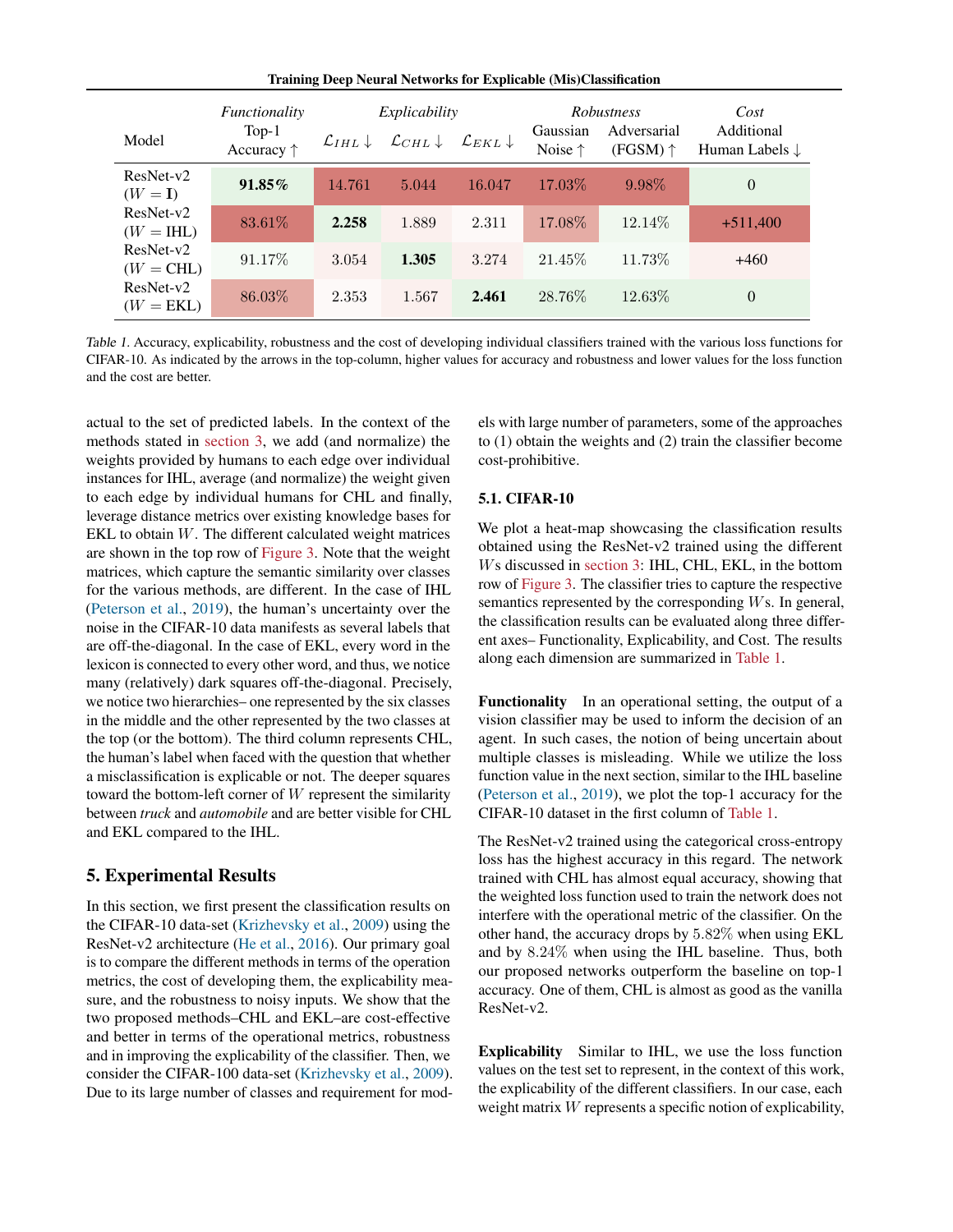<span id="page-5-0"></span>

Figure 4. Images misclassfied by both the classifiers for CIFAR-100 are classified to semantically closer classes by the VGG classifier fine-tuned using EKL (VGG-EKL). In cases where the vanilla VGG does better, the VGG-EKL rarely makes egregious mistakes. In many examples, the VGG-EKL learns to pick up an object that is present in the picture but is not equal to the correct label.

and hence, it is reasonable to gauge the performance of the classifiers in terms of the three different metrics. We expect that a classifier trained using a particular weighted loss function (say, with  $W_{IHL}$ ) outperforms the other classifiers when evaluated on that respective loss function (i.e.  $\mathcal{L}_{IHL}$ ). In accordance, we find the lowest loss values on the diagonal of the three rows under the explicability criteria. In the future, we hope to conduct human studies to understand how well the individual loss functions capture the human's expectations of (mis)classification behavior.

The vanilla ResNet-v2, trained on the popular cross-entropy loss, has the highest values for all three explicability measures. The poor performance indicates that the semantics over failure modes that humans have in mind in the context of the classification task isn't captured by systems trained using prevalent objective/loss functions. We believe that while vanilla classifiers simply look at pixel level features, humans utilize a lot of context and knowledge, beyond pixel values, to make a decision. Thus, augmenting the classifier with these can help in obtaining an explicable failure mode.

The other classifiers dominate in terms of the loss function value they are trained to optimize and are comparable on other metrics. The IHL and the EKL methods turn out to have similar weighted loss functions and are different from CHL. Thus, the loss function value of EKL for  $\mathcal{L}_{IHL}$  is just 0.004 more than the best loss value that is achieved by ResNet–IHL and similarly, we see a difference of merely 0.017 the other way round. Hence, even with a significant

difference in terms of labeling costs (that we will discuss next), the proposed EKL method achieves similar explicability when compared to IHL. Claiming that a particular explicability score is the most representative of human expectation is difficult without a post-facto human study but both our proposed methods cover the two contesting definitions of representing explicability– Class-level Semantics (CHL) or Instance Level Semantics (EKL is comparable to IHL).

Robustness In [Table 1,](#page-4-0) we highlight the accuracy values of the various classifiers on (1) noisy and (2) adversarially perturbed test inputs. We use pixel-level Gaussian Noise  $(N(0, 0.2))$  and the Fast Gradient Sign Methods (FGSM) [\(Goodfellow et al.,](#page-8-0) [2014b\)](#page-8-0) respectively.

One understands that existing classifiers are brittle to noise and thus, the accuracy drop for the vanilla ResNet-v2 should not be surprising. The IHL based weighted-loss function training helps to improve the robustness to adversarial examples slightly, congruous to the claims made in [\(Peterson](#page-8-0) [et al.,](#page-8-0) [2019\)](#page-8-0). Unfortunately, we discover that the claims significantly weaken in the context of noisy test inputs injected with pixel-level Gaussian noise.

On the other hand, we observe that ResNet-CHL outperforms vanilla ResNet and ResNet-IHL against Gaussian noise while ResNet-EKL dominates all the classifiers on both noisy and adversarially perturbed test inputs. We believe that the reason for this improved robustness is the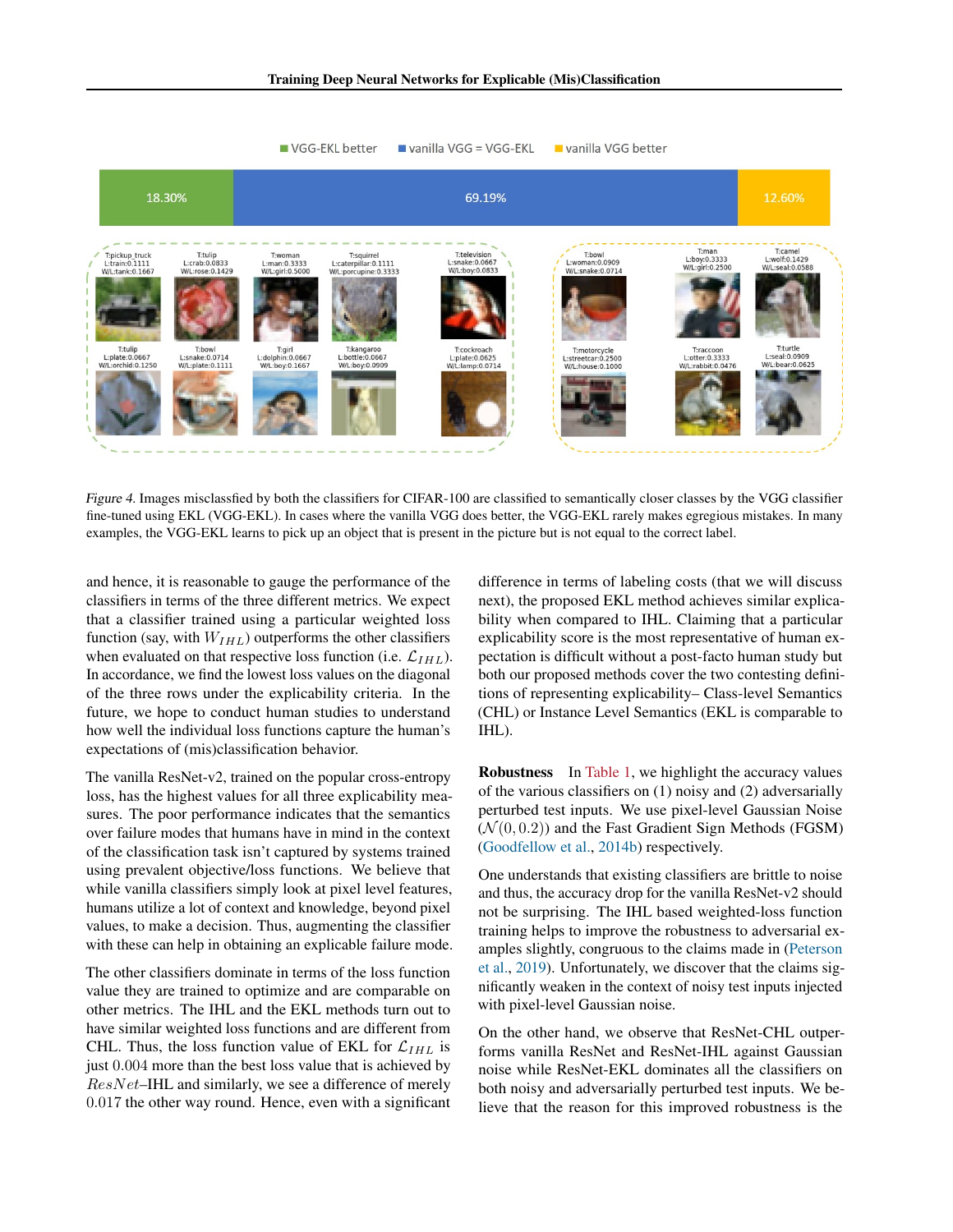use of (small) bounded noise that tries to make the classifier misclassify noisy inputs to semantically distant classes. The high penalty of such a mistake ensures the classifier chooses the correct class. Although, for CIFAR-10, we see that adding noise can often force misclassifications to semantically similar classes resulting in low accuracies.

Labeling Cost Note that for all vision datasets, the class labels are generally obtained via human study. Similarly, the WordNet hierarchy is also curated by human experts. Thus, there is already an enormous amount of human effort that is invested to develop classifiers. As this knowledge is readily available, we do not count this cost and talk in terms of the additional human labels required. Using the number of human subjects is an unfair metric as one can arbitrarily give a single subject more tasks to bring this number down, so we consider just the number of additional labels required by each of the methods.

The additional cost required for training vanilla ResNetv2 and ResNet-v2 with EKL is considered zero because the existing WordNet semantics were readily available. In contrast, our proposed methods CHL, which gathers classlevel semantics from human labeling, requires 460 labelings. Both of these methods EKL and CHL require far fewer labels than IHL, which as per the authors [\(Peterson et al.,](#page-8-0) [2019\)](#page-8-0), required 511, 400 labels.

# 5.2. CIFAR-100

The CIFAR-100, as evident from its name, contains images belonging to 100 classes [\(Krizhevsky et al.,](#page-8-0) [2009\)](#page-8-0). In this case, the IHL baseline requires human subjects to (1) provide a probability distribution of 100 classes for each data-point leading to an increase in the human subject's cognitive overload, and (2) annotate a significantly larger number of labeled samples compared to CIFAR-10 increasing the cost of obtaining additional labels. In the case of CHL, the cost of labeling, while still significantly less than IHL, also increases because we now need weights for a bipartite graph with  $\binom{100}{2} = 4950$  edges. Further, to reduce cognitive overload on the human, we can show just a subset of classes that a class can be misclassified to; this leads to an increase in the population size. Note that such a breakdown is difficult to do in the context of IHL. Owing to the added cost for both the methods, we consider only EKL in this setting. Similar to the case of CIFAR-10, all the class labels present in CIFAR-100 are also a part of WordNet. Thus, we use the path similarity between the class-labels to populate the weight matrix W.

We use the VGG [\(Simonyan & Zisserman,](#page-9-0) [2014\)](#page-9-0) classifier for this task. VGG needs to train  $\approx 183$  million parameters compared to  $\approx 25$  million for ResNet. Thus, training from scratch becomes time and resource-intensive; we consider

| Model         | Accuracy $\uparrow$ | $\mathcal{L}_{EKL}$ |
|---------------|---------------------|---------------------|
| VGG (vanilla) | 70.48\%             | 16.377              |
| VGG (w WLF)   | $70.55\%$           | 5.686               |

Table 2. The accuracy and explicability (represented by the weighted loss function value) of the vanilla VGG classifier and the one fine-tuned using WLF with EKL.

fine-tuning pre-trained models. This experiment helps us showcase the benefits of our approach when the classifiers are significantly larger and tasks are complex.

In Table 2, we show the accuracy and the explicability score, computed using the weighted loss function value, on the test set. In contrast to the results in the previous section, the use of a weighted loss function that enforces a softlabeling scheme behaves as a regularizer increasing the top-1 accuracy of the pre-trained vanilla VGG from 70.48% to 70.55%. Further, the explicability score of VGG finetuned with the EKL weighted loss function (VGG-EKL) has a loss function value of 5.686 compared to 16.377 for the vanilla VGG classifier. Now, we analyze the failure modes of the two classifiers.

In [Figure 4,](#page-5-0) we showcase three scenarios that arise when both the classifiers misclassify a given test input to an incorrect class. We show the ground-truth class label, the class label it was classified to by the vanilla VGG followed by VGG fine-tuned using EKL. The numbers beside the predicted class labels show the similarity between the predicted class and the true class as per WordNet's path similarity metric. In the majority of the cases, precisely 69.19% of them, both the classifiers misclassify an input to the same incorrect class. This high agreement should not be surprising because the VGG-EKL is simply a fine-tuned version of the vanilla VGG network. There exist two other scenarios– (1) when VGG-WLF misclassifies an input image to a semantically closer class and (2) when the vanilla VGG does so. The former happens 18.3% of the time while the latter occurs 12.6% of the time.

Examples of the first case show that flowers like tulip and orchid are classified as crabs and plates, images of people are classified as animals (girl  $\rightarrow$  dolphin), and animals are classified to inanimate objects (kangaroo  $\rightarrow$  bottle) by the vanilla VGG classifier. On the other hand, the VGG-EKL preserves these semantics learned from WordNet. In the latter case, examples highlight that misclassifications made by VGG-WLF, while worse-off than the vanilla VGG, are less egregious as per the Word-Net similarity metrics. This fact is reinforced by the values of the explicability metric (in Table 2) that is significantly better for VGG-WLF compared to vanilla VGG. Note that there exists a subset of test inputs on which the misclassifications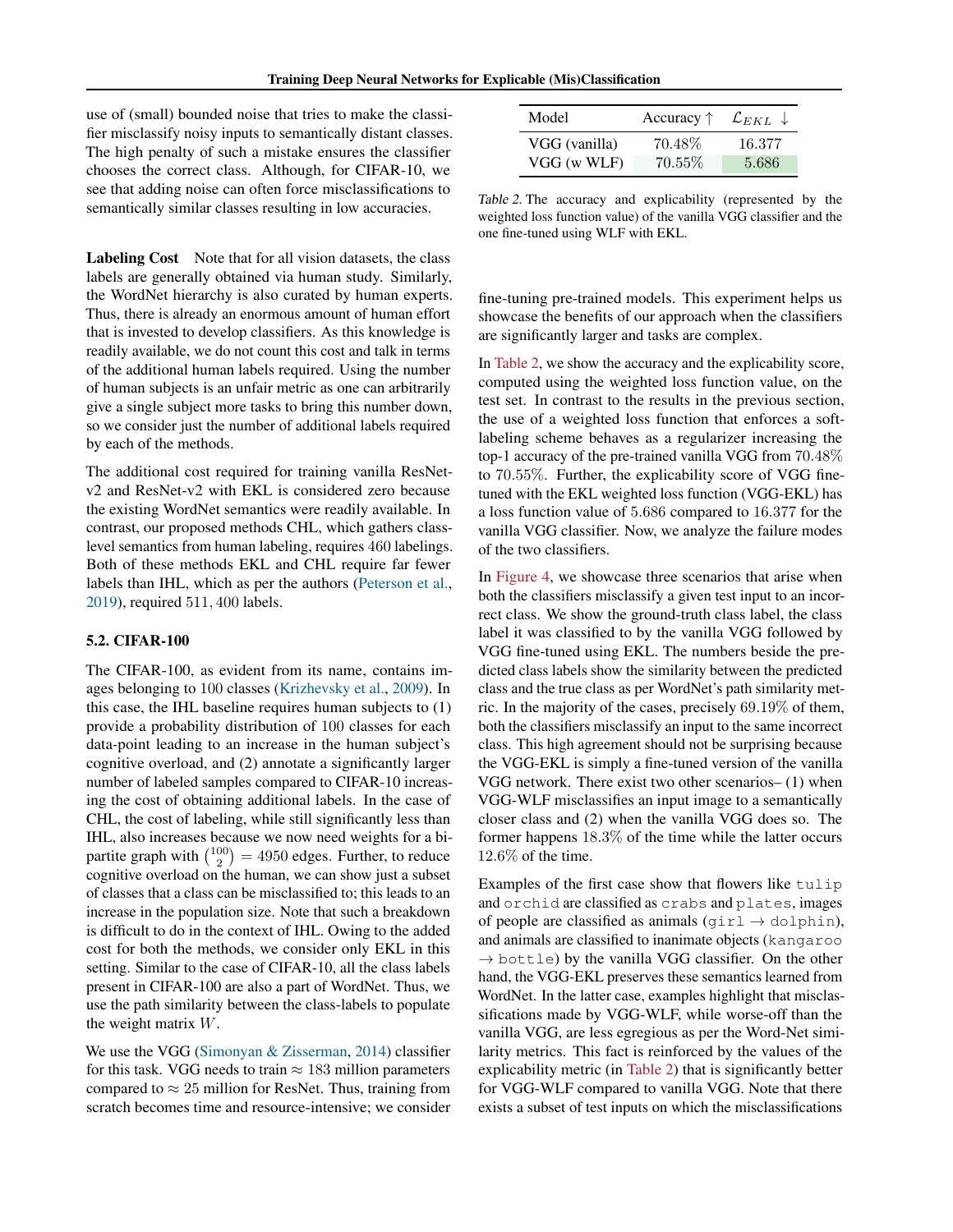<span id="page-7-0"></span>made by VGG-WLF refer to an object present in an input image but, due to the original ground-truth label, regarded as a misclassification. For example, the image (in the middle) labeled as a television shows the picture of a person inside a television. While vanilla VGG labels it as a snake, VGG-WLF labels it as boy referring to the person.

# 6. Discussion

While we talk of explicable classification, our goal is to train a classifier that agrees with a human's view of the failure modes, thereby reducing the surprise caused by a particular misclassification. A more nuanced view should consider the penalty of a mistake in terms of the various impacts a particular misclassification may have on the downstream task. In this regard, we recognize two perspectives– an operational one and the other about societal biases.

Operationally-reasonable misclassifications Often, misclassifications may be inexplicable to a human but, given the downstream task, considered reasonable. For example, in [Figure 4,](#page-5-0) classifying a kangaroo to a bottle may be deemed unsafe for autonomous driving scenarios (in Australia) whereas a system misclassifying it to a boy is better as the underlying decision of stopping the car remains unaffected. Without the context of the underlying task, classifying a kangaroo to a boy may be considered inexplicable. Thus, the class-level penalty scores for explicability may not align with the task-specific class-level penalties for operational purposes. Thus, leveraging existing knowledge bases, unless designed specifically for the task at hand, becomes unreasonable. In these scenarios, CHL is the only choice.

Reducing Impacts of Societal Biases In several domains, a particular misclassification can be viewed as reinforcing societal biases on test inputs belonging to marginalized classes. A classic example is state-of-the-art classifiers labeling the image of a dark-skinned person as a gorilla [\(Vincent,](#page-9-0) [2020\)](#page-9-0). In such cases, failure modes that are unacceptable from a social standpoint can have a high penalty. Thus, when crafting human studies in such domains, one has to either find a group of people who are aware of these biases and can account for them or, at the very least, provide cues to participants as to what failure modes encode societal biases and impact downstream tasks.

In reality, we may desire that a classifier to trade-off between explicability, operational costs, and the societal impacts of misclassifications. Thus, the weights of the WLF can simply be considered a function of the three individual weights, i.e. explicability weights, operational impact weights, and weights that penalize societal biases.

# 7. Conclusions and future work

In this paper, we showed that the prevalent objective functions for training Deep Neural Networks that weigh all misclassifications equally lead to inexplicable failure modes leading to a loss of human's trust in the system. To prevent these inexplicable misclassifications for vision classification tasks, we proposed two methods that can help us obtain the human's model  $M<sup>h</sup>$  that calibrates misclassification on a scale ranging from explicable to egregious. We note that, beyond the explicability scenario, our methods can be generalized to provide operational benefits or prevent misclassifications that have negative societal impacts. We then utilized the notion of weighted loss functions to incorporate  $M<sup>h</sup>$  into the classifier's model and showed that our method not only helps the classifier reduce the number of egregious errors, but also acted as a regularizer to improve the accuracy and the robustness of the baseline model.

Acknowledgements Kambhampati's research is supported in part by ONR grants N00014-16-1-2892, N00014-18-1-2442, N00014-18-1-2840, N00014-19-1- 2119, AFOSR grant FA9550-18-1-0067, DARPA SAIL-ON grant W911NF-19-2-0006, NSF grants 1936997 (C-ACCEL), 1844325, and a NASA grant NNX17AD06G.

### References

- Agrawal, A., Batra, D., and Parikh, D. Analyzing the behavior of visual question answering models. *CoRR*, abs/1606.07356, 2016. URL [http://arxiv.org/](http://arxiv.org/abs/1606.07356) [abs/1606.07356](http://arxiv.org/abs/1606.07356).
- Bragg, J., Weld, D. S., et al. Crowdsourcing multi-label classification for taxonomy creation. In *First AAAI conference on human computation and crowdsourcing*, 2013.
- Branson, S., Wah, C., Schroff, F., Babenko, B., Welinder, P., Perona, P., and Belongie, S. Visual recognition with humans in the loop. In Daniilidis, K., Maragos, P., and Paragios, N. (eds.), *Computer Vision – ECCV 2010*, pp. 438–451, Berlin, Heidelberg, 2010. Springer Berlin Heidelberg.
- Chang, Y.-C., Liu, C.-T., and Hung, W.-L. Optimization of process parameters using weighted convex loss functions. *European journal of operational research*, 196(2):752– 763, 2009.
- Chilton, L. B., Little, G., Edge, D., Weld, D. S., and Landay, J. A. Cascade: Crowdsourcing taxonomy creation. In *Proceedings of the SIGCHI Conference on Human Factors in Computing Systems*, pp. 1999–2008, 2013.
- Deng, J., Dong, W., Socher, R., Li, L.-J., Li, K., and Fei-Fei, L. Imagenet: A large-scale hierarchical image database.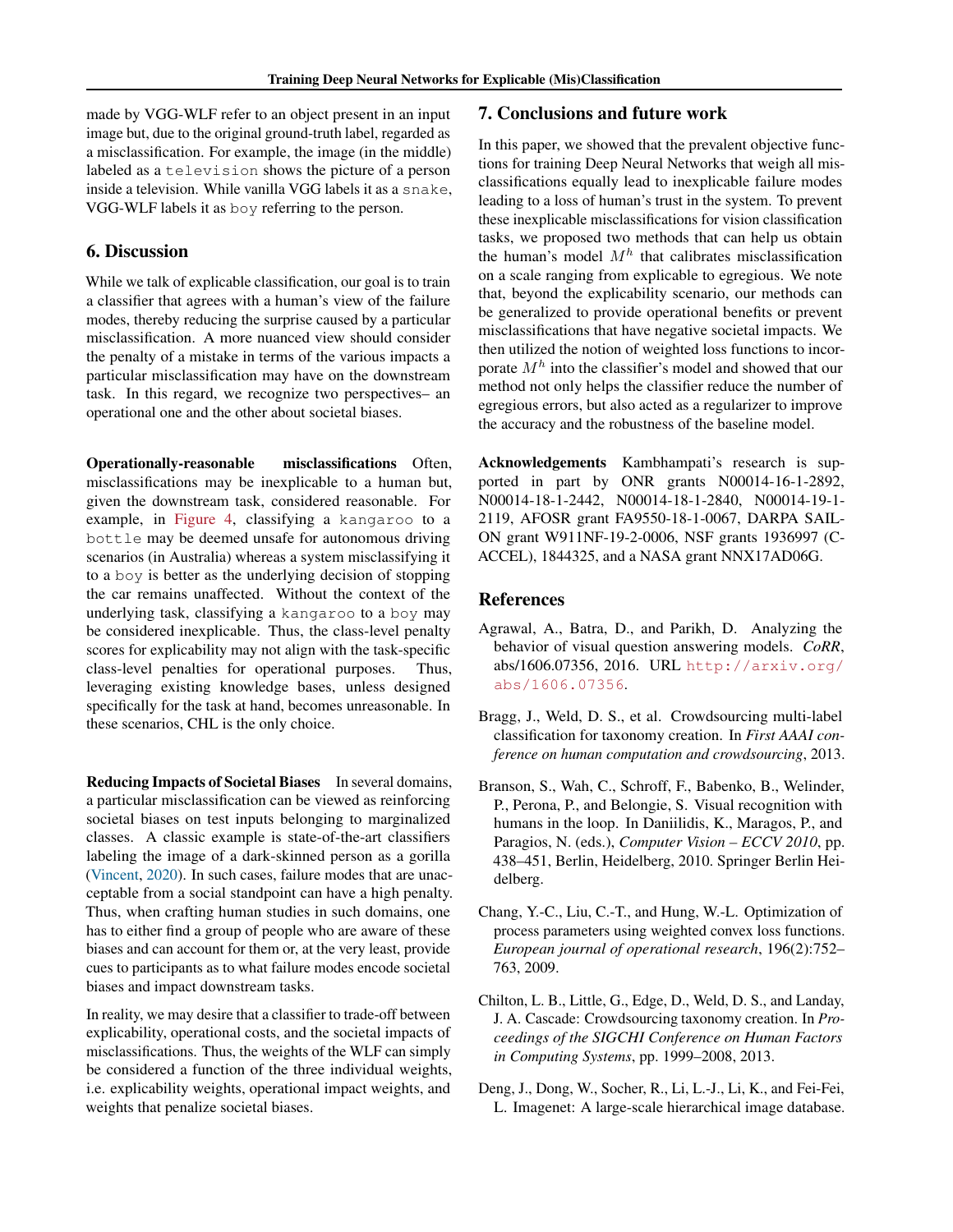<span id="page-8-0"></span>In *2009 IEEE conference on computer vision and pattern recognition*, pp. 248–255. Ieee, 2009.

- Deng, J., Ding, N., Jia, Y., Frome, A., Murphy, K., Bengio, S., Li, Y., Neven, H., and Adam, H. Large-scale object classification using label relation graphs. In *European conference on computer vision*, pp. 48–64. Springer, 2014.
- Dragan, A. D., Lee, K. C., and Srinivasa, S. S. Legibility and predictability of robot motion. In *2013 8th ACM/IEEE International Conference on Human-Robot Interaction (HRI)*, pp. 301–308. IEEE, 2013.
- Duda, R. O., Hart, P. E., and Stork, D. G. *Pattern classification*. John Wiley & Sons, 2012.
- Fergus, R., Bernal, H., Weiss, Y., and Torralba, A. Semantic label sharing for learning with many categories. In *European Conference on Computer Vision*, pp. 762–775. Springer, 2010.
- Goodfellow, I. J., Shlens, J., and Szegedy, C. Explaining and harnessing adversarial examples. *arXiv preprint arXiv:1412.6572*, 2014a.
- Goodfellow, I. J., Shlens, J., and Szegedy, C. Explaining and harnessing adversarial examples. *arXiv preprint arXiv:1412.6572*, 2014b.
- He, K., Zhang, X., Ren, S., and Sun, J. Deep residual learning for image recognition. In *Proceedings of the IEEE conference on computer vision and pattern recognition*, pp. 770–778, 2016.
- Hendrycks, D. and Gimpel, K. A baseline for detecting misclassified and out-of-distribution examples in neural networks. *arXiv preprint arXiv:1610.02136*, 2016.
- Hendrycks, D., Zhao, K., Basart, S., Steinhardt, J., and Song, D. Natural adversarial examples. *CoRR*, abs/1907.07174, 2019. URL [http://arxiv.org/](http://arxiv.org/abs/1907.07174) [abs/1907.07174](http://arxiv.org/abs/1907.07174).
- Jiang, H., Kim, B., Guan, M., and Gupta, M. To trust or not to trust a classifier. In *Advances in neural information processing systems*, pp. 5541–5552, 2018.
- Krizhevsky, A., Hinton, G., et al. Learning multiple layers of features from tiny images. 2009.
- Kulkarni, A., Chakraborti, T., Zha, Y., Vadlamudi, S. G., Zhang, Y., and Kambhampati, S. Explicable robot planning as minimizing distance from expected behavior. *CoRR, abs/1611.05497*, 2016.
- Lee, K., Lee, H., Lee, K., and Shin, J. Training confidencecalibrated classifiers for detecting out-of-distribution samples. *arXiv preprint arXiv:1711.09325*, 2017.
- Li, O., Liu, H., Chen, C., and Rudin, C. Deep learning for case-based reasoning through prototypes: A neural network that explains its predictions. In *Thirty-Second AAAI Conference on Artificial Intelligence*, 2018.
- Mallick, A., Chaitanya, D., and and, K. B. Sample efficient uncertainty estimation for deep learning safety. 2020.
- Melis, D. A. and Jaakkola, T. Towards robust interpretability with self-explaining neural networks. In *Advances in Neural Information Processing Systems*, pp. 7775–7784, 2018.
- Miller, G. A. *WordNet: An electronic lexical database*. MIT press, 1998.
- Montavon, G., Samek, W., and Müller, K.-R. Methods for interpreting and understanding deep neural networks. *Digital Signal Processing*, 73:1–15, 2018.
- Moosavi-Dezfooli, S.-M., Fawzi, A., Fawzi, O., and Frossard, P. Universal adversarial perturbations. In *Proceedings of the IEEE conference on computer vision and pattern recognition*, pp. 1765–1773, 2017.
- Pang, T., Du, C., Dong, Y., and Zhu, J. Towards robust detection of adversarial examples. In *Advances in Neural Information Processing Systems*, pp. 4579–4589, 2018.
- Peterson, J. C., Battleday, R. M., Griffiths, T. L., and Russakovsky, O. Human uncertainty makes classification more robust. In *Proceedings of the IEEE International Conference on Computer Vision*, pp. 9617–9626, 2019.
- Phan, H., Krawczyk-Becker, M., Gerkmann, T., and Mertins, A. Dnn and cnn with weighted and multi-task loss functions for audio event detection. *arXiv preprint arXiv:1708.03211*, 2017.
- Rudin, C. Stop explaining black box machine learning models for high stakes decisions and use interpretable models instead. *Nature Machine Intelligence*, 1(5):206– 215, 2019.
- Sarwar, B., Karypis, G., Konstan, J., and Riedl, J. Itembased collaborative filtering recommendation algorithms. In *Proceedings of the 10th international conference on World Wide Web*, pp. 285–295, 2001.
- Selvaraju, R. R., Das, A., Vedantam, R., Cogswell, M., Parikh, D., and Batra, D. Grad-cam: Why did you say that? visual explanations from deep networks via gradient-based localization. *CoRR*, abs/1610.02391, 2016. URL [http://arxiv.org/](http://arxiv.org/abs/1610.02391) [abs/1610.02391](http://arxiv.org/abs/1610.02391).